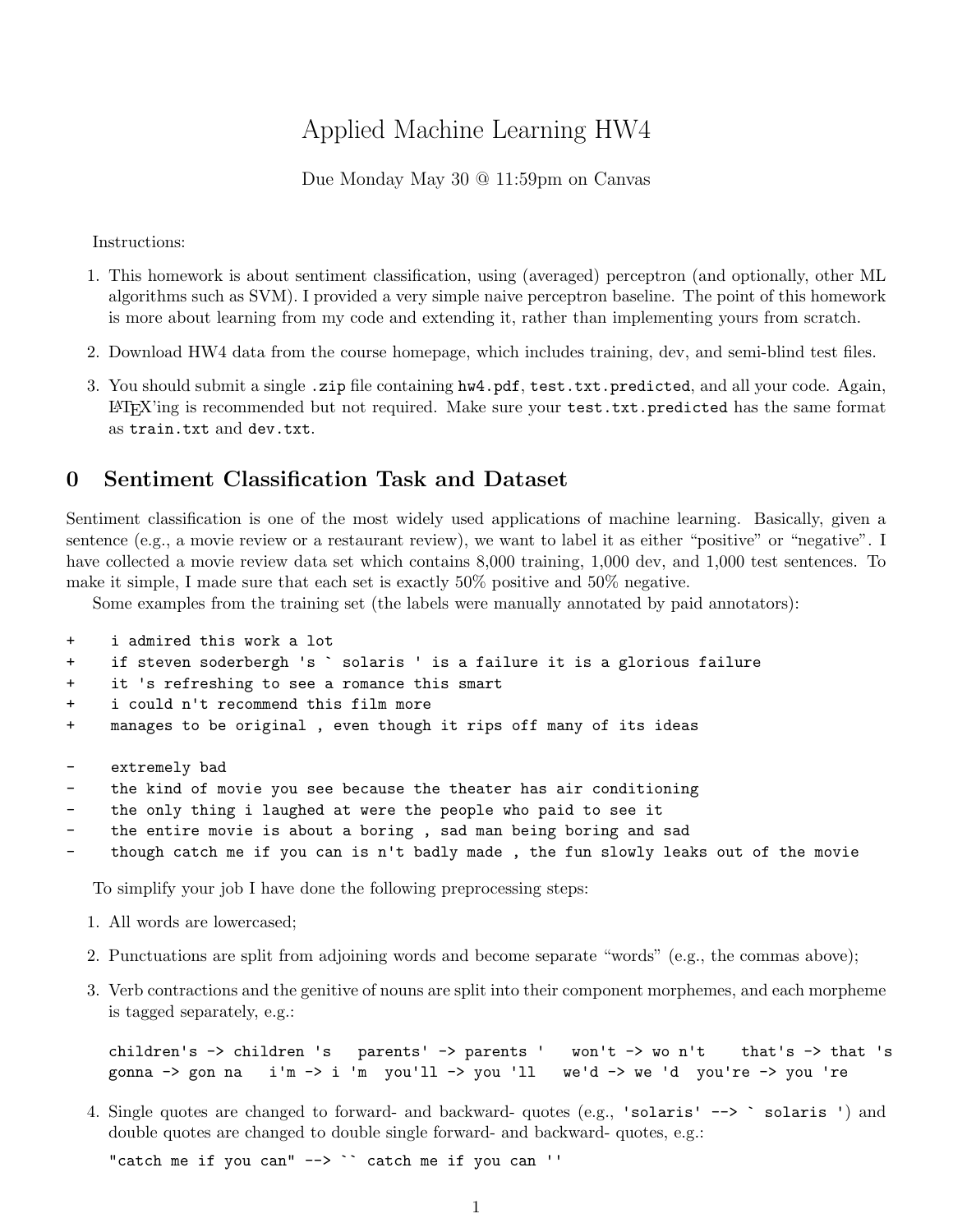5. There were a small amount of reviews in Spanish; I've removed them.

Question: why is each of these steps necessary or helpful for machine learning?

### 1 Naive Perceptron Baseline

I have written a very simple naive perceptron baseline for this task (included in the data):

```
$ python3 train.py train.txt dev.txt
```

```
epoch 1, update 38.8%, dev 36.6%
epoch 2, update 25.1%, dev 34.6%
epoch 3, update 20.7%, dev 33.8%
epoch 4, update 16.7%, dev 31.7%
epoch 5, update 13.8%, dev 34.0%
epoch 6, update 12.1%, dev 31.9%
epoch 7, update 10.3%, dev 30.1%
epoch 8, update 9.2%, dev 30.6%
epoch 9, update 8.4%, dev 31.8%
epoch 10, update 7.0%, dev 31.4%
best dev err 30.1%, |w|=16743, time: 2.3 secs
```
Here the update  $\%$  is the update ratio on the training set, which approximates training error rate but not exactly the same (see HW1/HW3), and  $|\mathbf{w}|$  is the dimensionality of the weight vector.

This implementation is extremely simple (about 40 lines of code). Basically, each (unique) word is a feature, and to make it very simple, we treat each sentence as a "bag of words", i.e., a "set" of words where the word order does not matter. This is also known as "one-hot" representation because for each word, only the corresponding dimension is on (or 1) and all other dimensions are off (or 0), and a sentence's representation is simply the sum of its word vectors, e.g. the sentence the man bit the dog is represented as

.... bit ... dog ... man ... the ... .... 1 ... 1 ... 1 ... 2 ...

To represent this space I use my very simple sparse vector library svector.py (also included), which provides an svector class based on Python's built-in default dictionary (collections.defaultdict). Unlike numpy vectors which has a fixed dimensions, my svector does not assume any dimensionality, and each unique key is a dimension. This made it perfectly suitable for natural language tasks where the vocabulary size is huge, e.g., in the training file there are 16,743 unique words (including punctuatons). I made svector very similar to numpy vector, so that you can add, subtract, and dot-product with sparse vectors:

```
>>> from svector import svector
\gg a = svector()
>>> a
defaultdict(<type 'float'>, {})
\gg a['the'] = 1
>>> a
defaultdict(<type 'float'>, {'the': 1})
>>> a += a
>>> a
defaultdict(<type 'float'>, {'the': 2})
\gg a.dot(a)4
>>> a * 2
defaultdict(<type 'float'>, {'the': 4})
```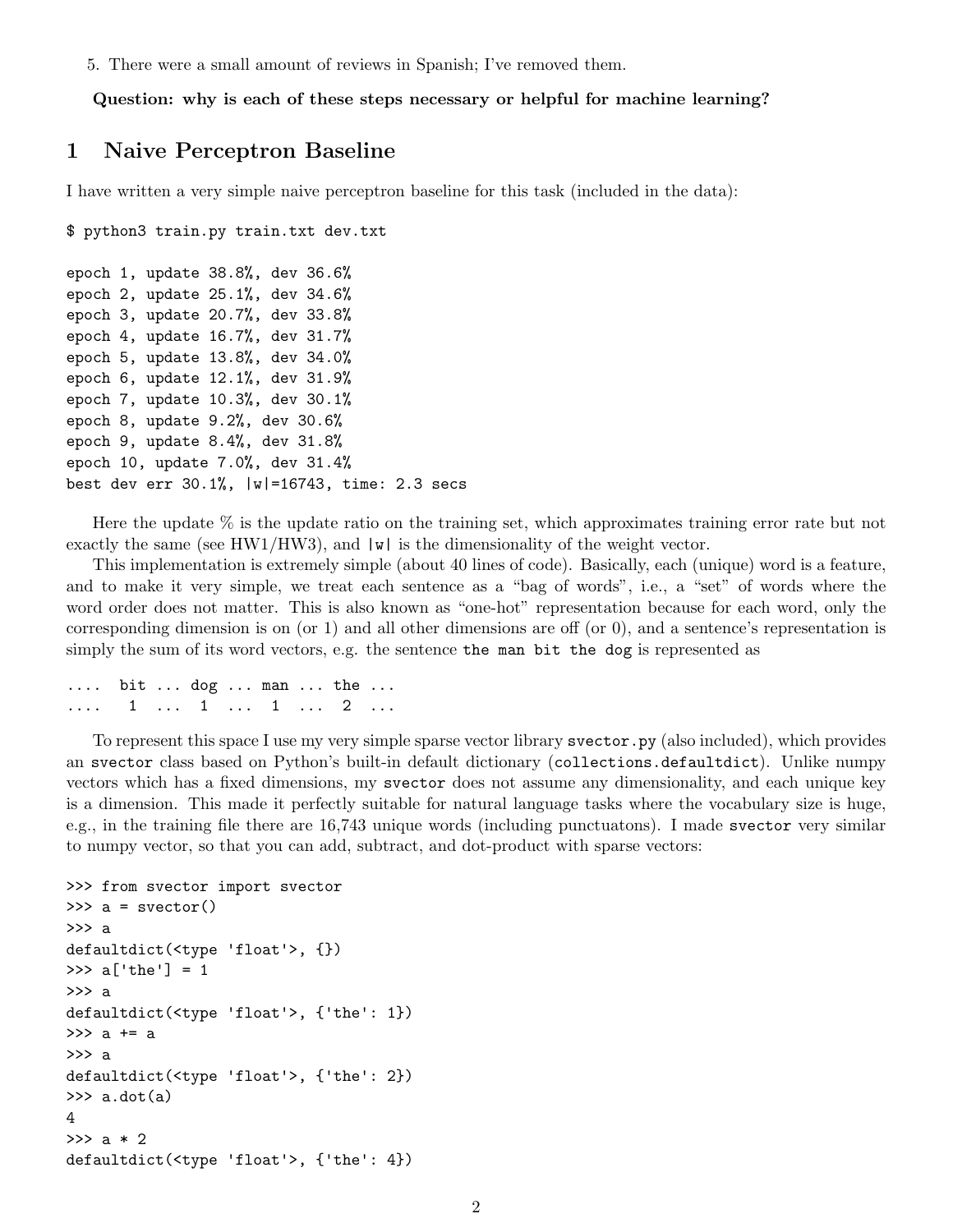```
>> 2 * adefaultdict(<type 'float'>, {'the': 4})
\gg - a
defaultdict(<type 'float'>, {'the': -2})
>> a['boy'] = 1>>> a
defaultdict(<type 'float'>, {'boy': 1, 'the': 2})
>>> a.dot({'the': -1, 'girl': 2})
-2.0
```
Now the sentence the man bit the dog is represented as  $\{\text{'dog'}: 1, \text{ 'bit'}: 1, \text{ 'the'}: 2, \text{ 'man'}: 1\}.$ Questions:

- 1. Take a look at svector.py, and briefly explain why it can support addition, subtraction, scalar product, dot product, and negation.
- 2. Take a look at train.py, and briefly explain train() and test() functions.
- 3. There is one thing missing in my train.py: the bias dimension! Try add it. How did you do it? (Hint: by adding bias or  $\langle \text{bias} \rangle$ ? Did it improve error on dev?
- 4. Wait a second, I thought the data set is already balanced (50% positive, 50% negative). I remember the bias being important in highly unbalanced data sets. Why do I still need to add the bias dimension here??

#### 2 Average Perceptron

Now implement averaged perceptron based on the version with the bias discussed above. Note that unlike in HW1, this time you have to use the smart implementation of averaging, otherwise it will be way too slow to run, due to the much bigger dimensionality (sparse vectors).

- 1. Train for 10 epochs and report the results. Did averaging improve on dev? (Hint: should be around 26%). Did it make dev error rates more smooth?
- 2. Did smart averaging slow down training?
- 3. What are the top 20 most positive and top 20 most negative features? Do they make sense?
- 4. Show 5 negative examples in dev where your model most strongly believes to be positive. Show 5 positive examples in dev where your model most strongly believes to be negative. What observations do you get?
- 5. Try improve the speed by caching sentence vectors from training and dev sets, and show timing results.

#### 3 Pruning the Vocabulary

Actually many words only appear once in the training set, and many of them are unlikely to appear in the dev set. Therefore it is common to remove low-frequency words from the training set, as a regularization trick (smaller models alleviate overfitting; those rare words might just make the model memorize idiosyncrasies or noises in the training set).

- 1. Try neglecting one-count words in the training set during training. Did it improve on dev? (Hint: should help a little bit, error rate lower than 26%).
- 2. Did your model size shrink? (Hint: should almost halve).
- 3. Did update % change? Does the change make sense?
- 4. Did the training speed change?
- 5. What about further pruning two-count words (words that appear twice in the training set), etc?